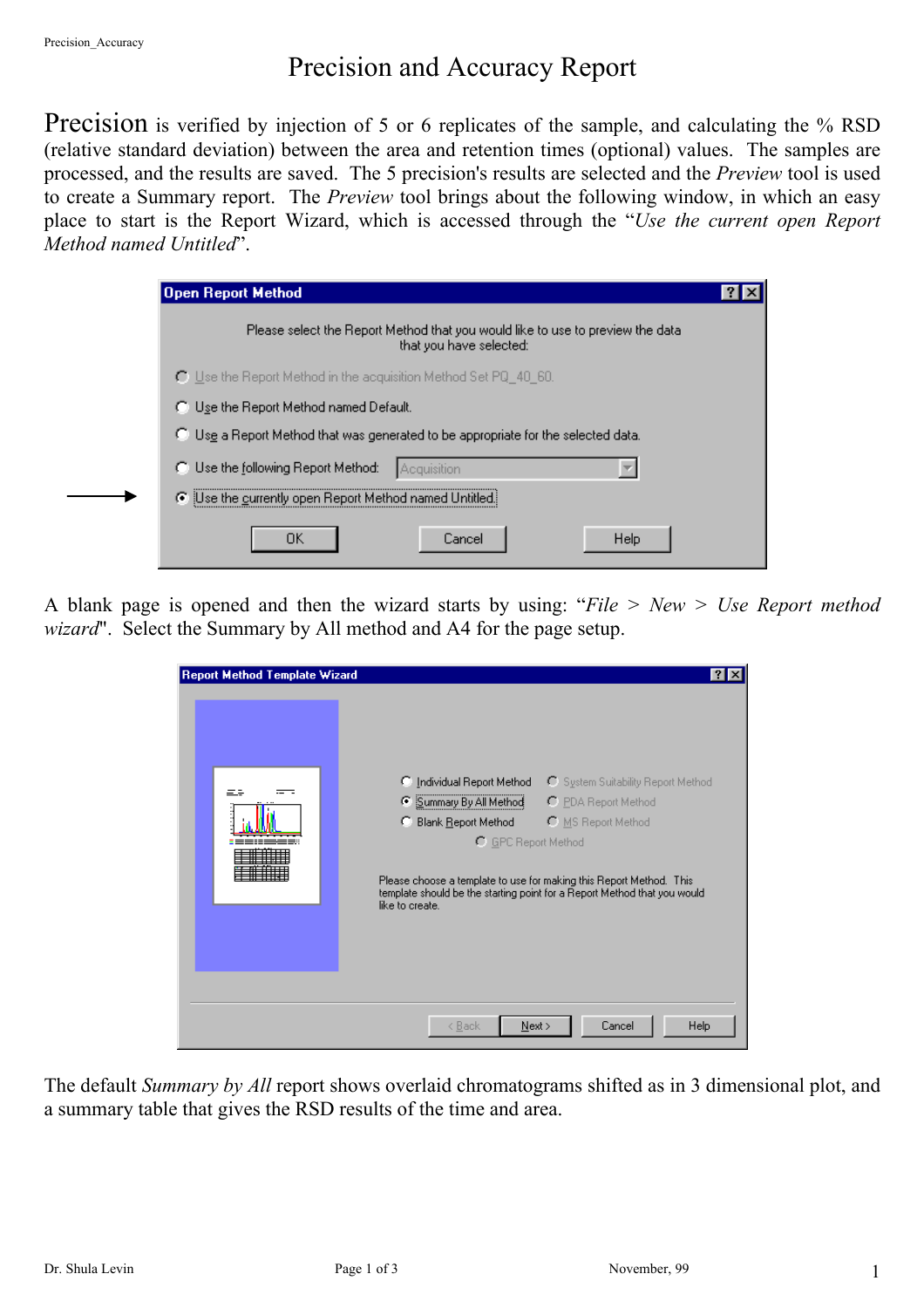## Precision Accuracy

To change anything just click the *Close* button, and go to Edit mode. You can either delete the chromatogram (just hit the delete key) it or click on it twice to change the overlay properties. To show the 2D overlay just go to the overlay tab and un-check the *Use the Z-axis Plotting*. To change the *Summary Table*, click on it twice and get the following window:

Add and delete columns in the table Prepare a specific summary report Set which peaks to show (known, unknown, missing etc.) Set the order and the grouping properties Set the fonts and text size Set the colors of data Name the element and save it to data base **Table Properties**  $7x$ Table | Component Summary | Peaks | Order By | Fonts | Colors | Name **H- 的 Sample Set** Table Title Component Summary Table  $\blacktriangle$ di Sample 中<u>名</u> System ᅱ ∣ ⊞… x injection C Left Alignment C Center Alignment C Right Alignment 中心 Chromatogram 由…■ Result SampleName Vial Inj Channel Name RT Area Height Amou | मे⊹ ∧े Peak<br>| मे—ु∜े Calibration 中 & Calibration Curve  $\rightarrow$ **E** Filter 中国 Methods  $\prec$  $\overline{\boxplus}$   $\overline{\bigotimes}$  Libraries  $\overline{\phantom{a}}$  $\blacktriangleleft$ Column Properties **▽** Print Blank Columns 0K Cancel Apply Help

To set the summary parameters of specific columns, select it, and then the "*Column Properties*" button is highlighted. Click it, and the following window appears:

| <b>Column Properties</b>             |                                                   | 31     |
|--------------------------------------|---------------------------------------------------|--------|
| Original Name:                       | Area                                              | ŪΚ     |
|                                      | Data Type: Double Precision Float                 | Cancel |
| Field Name:                          | Area                                              | Help   |
| Data Width:<br>10<br>Data Precision: | 14<br>Use Exponential Notation<br>÷               |        |
| Summary Functions To Apply<br>None   | Max Limit<br>Min Limit<br><b>Summary Function</b> | Width  |
| Min<br>Max                           | Mean                                              | 10     |
| $\Sigma$ Sum<br><<                   | 2<br>Std. Dev.                                    | 10     |
| Count<br>∎ Mean                      | ۰<br>$\alpha$ pcn                                 | 40     |